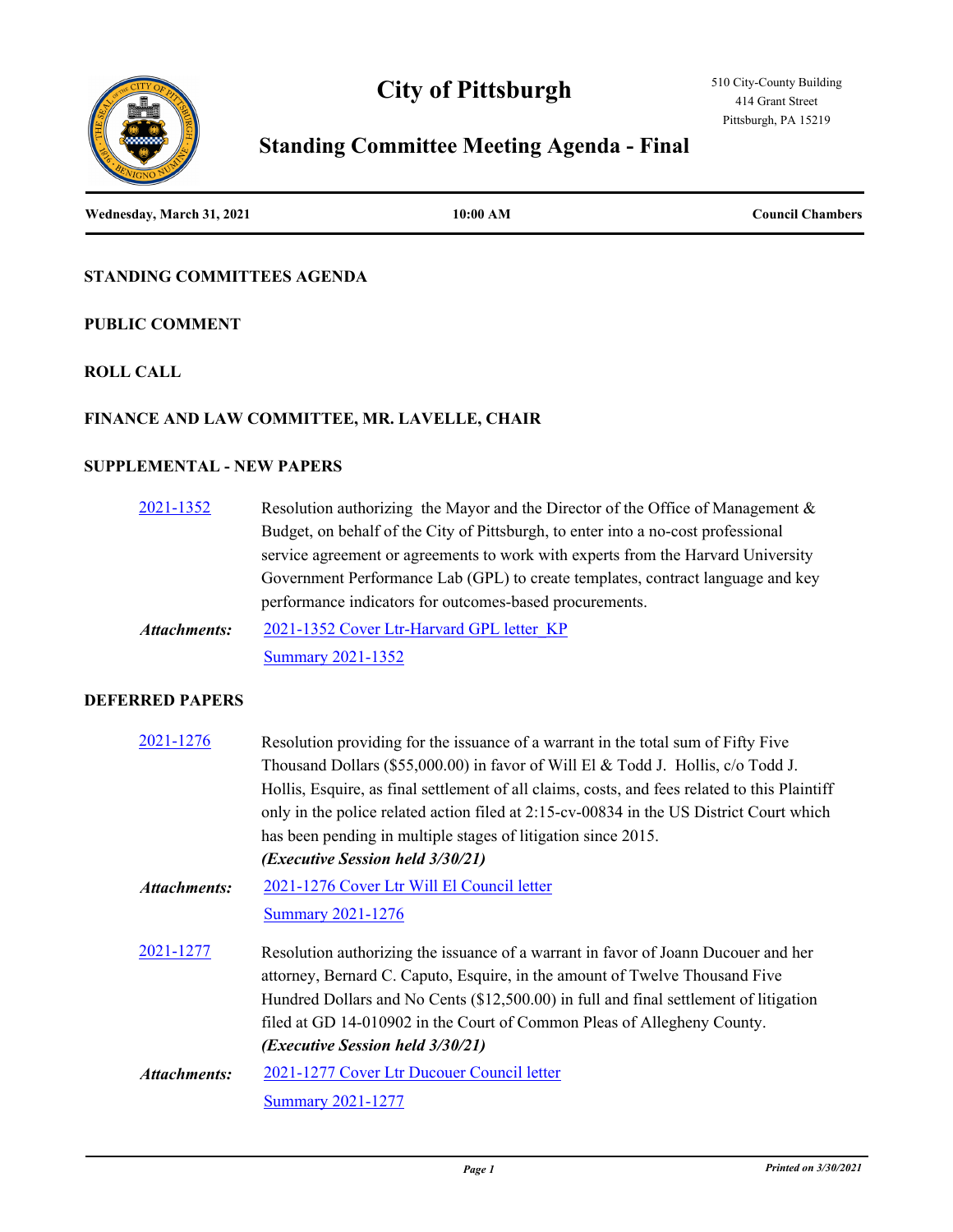| <b>Standing Committee</b> | <b>Standing Committee Meeting</b><br><b>Agenda - Final</b>                                                                                                                                                                                                                                                                                                                 | March 31, 2021 |
|---------------------------|----------------------------------------------------------------------------------------------------------------------------------------------------------------------------------------------------------------------------------------------------------------------------------------------------------------------------------------------------------------------------|----------------|
| 2021-1278                 | Resolution authorizing the issuance of a warrant in favor of Chris Boyle Law<br>Enforcement Consulting, LLC, 1759 Fort Washington Avenue, Ambler, PA for<br>professional consulting services in connection with litigation for an amount not to<br>exceed Thirteen Thousand Dollars (\$13,000.00).<br>(Executive Session held 3/30/21)                                     |                |
| <b>Attachments:</b>       | 2021-1278 Cover Ltr CBC Council ltr<br><b>Summary 2021-1278</b>                                                                                                                                                                                                                                                                                                            |                |
| 2021-1305                 | Resolution authorizing the Mayor and the City Solicitor to enter into a Professional<br>Services Agreement with Pietragallo Gordon Alfano Bosick & Raspanti, LLC for<br>professional legal services in connection with civil rights litigation for an amount not to<br>exceed Eighty-Five Thousand Dollars and No Cents (\$85,000.00).<br>(Executive Session held 3/30/21) |                |
| <b>Attachments:</b>       | 2021-1305 Cover Letter - Pietragallo Council letter<br><b>Summary 2021-1305</b>                                                                                                                                                                                                                                                                                            |                |
| <b>NEW PAPERS</b>         |                                                                                                                                                                                                                                                                                                                                                                            |                |
| 2021-1331                 | Resolution authorizing the issuance of a warrant in favor of MGT of America<br>Consulting, LLC, P. O. Box 17780, Clearwater, Florida 33762-0780 in the amount<br>of Thirty Two Thousand Five Hundred Dollars (\$32,500.00) relating to a case filed in<br>the Allegheny County Court of Common Pleas at G.D. 15-023074.<br>(Executive Session Requested)                   |                |
| <b>Attachments:</b>       | 2021-1331 Cover Ltr Letter to Council re expert payment                                                                                                                                                                                                                                                                                                                    |                |
|                           | <b>Summary 2021-1331</b>                                                                                                                                                                                                                                                                                                                                                   |                |
| 2021-1333                 | Resolution providing for a professional services agreement or agreements or existing<br>agreements for consulting services, but not limited to auditing, accounting, and<br>technical services for the City Controller's Office at a cost not to exceed<br>\$150,000.00                                                                                                    |                |
| <b>Attachments:</b>       | 2021-1333 Cover Ltr agreements 2021                                                                                                                                                                                                                                                                                                                                        |                |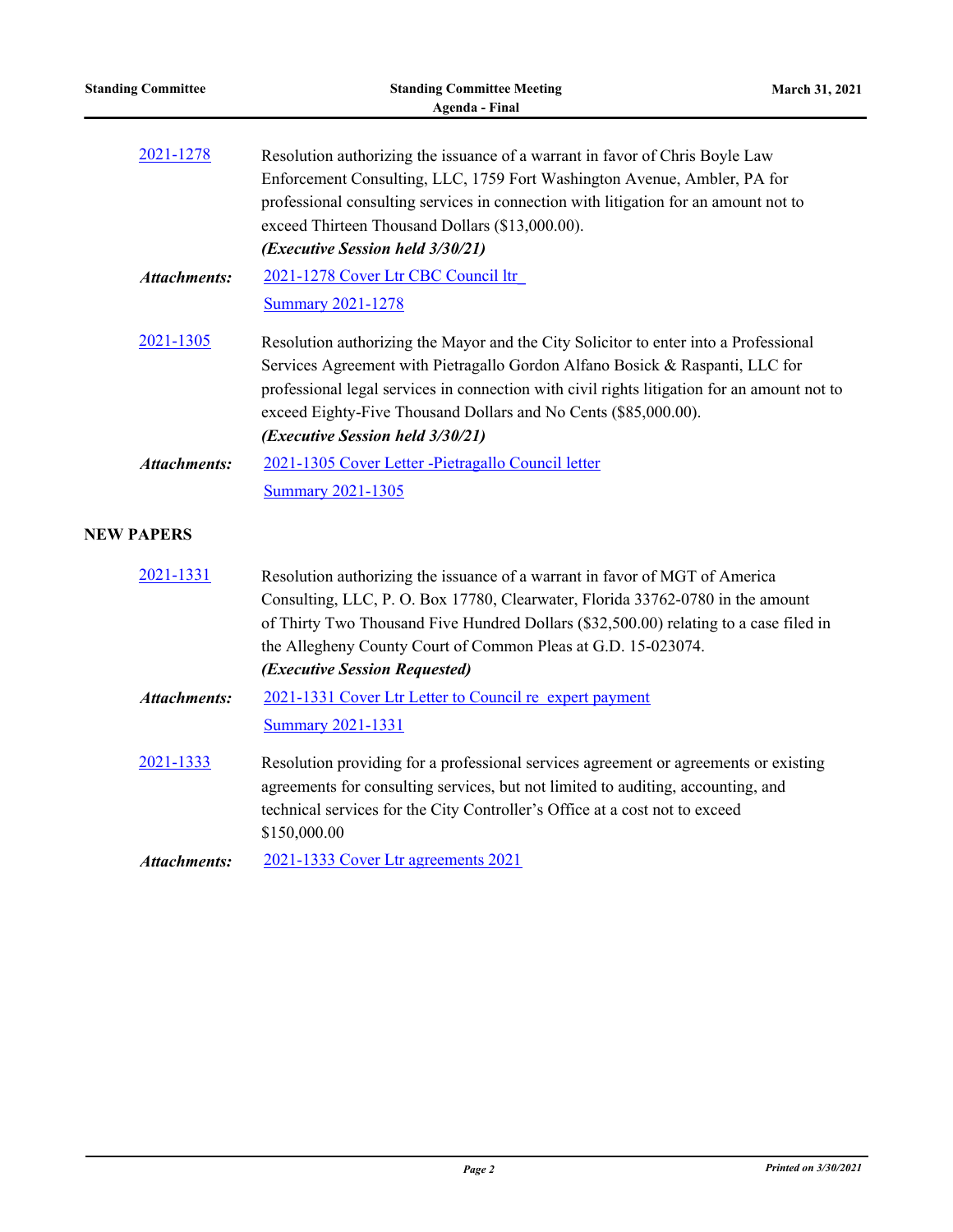#### **INVOICES**

#### **INVOICES FOR COUNCIL APPROVAL**

**The following departmental invoices not covered under a contract with the City shall be paid by the City Controller after the invoices have been approved by City Council at the March 31st Standing Committees meeting. A completed standard form detailing the expenditures is attached to all of the below listed invoices. No payments will be made to any of the below listed vendors prior the approval of City Council.**

**CITY COUNCIL**

**Coghill, Anthony – reimb/postage for newsletter (D4) 2,855.54**

**Plavchak, Blake – reimb/toner (Dist. 4) 68.98**

**OFFICE OF EQUITY**

**Global Wordsmiths – translation services 223.21**

**LAW**

**Wolters Kluwer Law & Business – legal publications 713.85**

**ProQuest – online research source 896.46**

**PLI**

**Masi, Vincent – reimbursement for state certification 104.87**

**Eldaher, Nizar – reimbursement for state certification 438.00**

**PUBLIC SAFETY ADMINISTRATION**

**Ford, Roland – virtual winter line dancing videos 500.00**

**FIRE**

**Premier Safety – supplies for recruit class 76.90**

**Waterway – repair and supplies for ground ladders 1,341.00**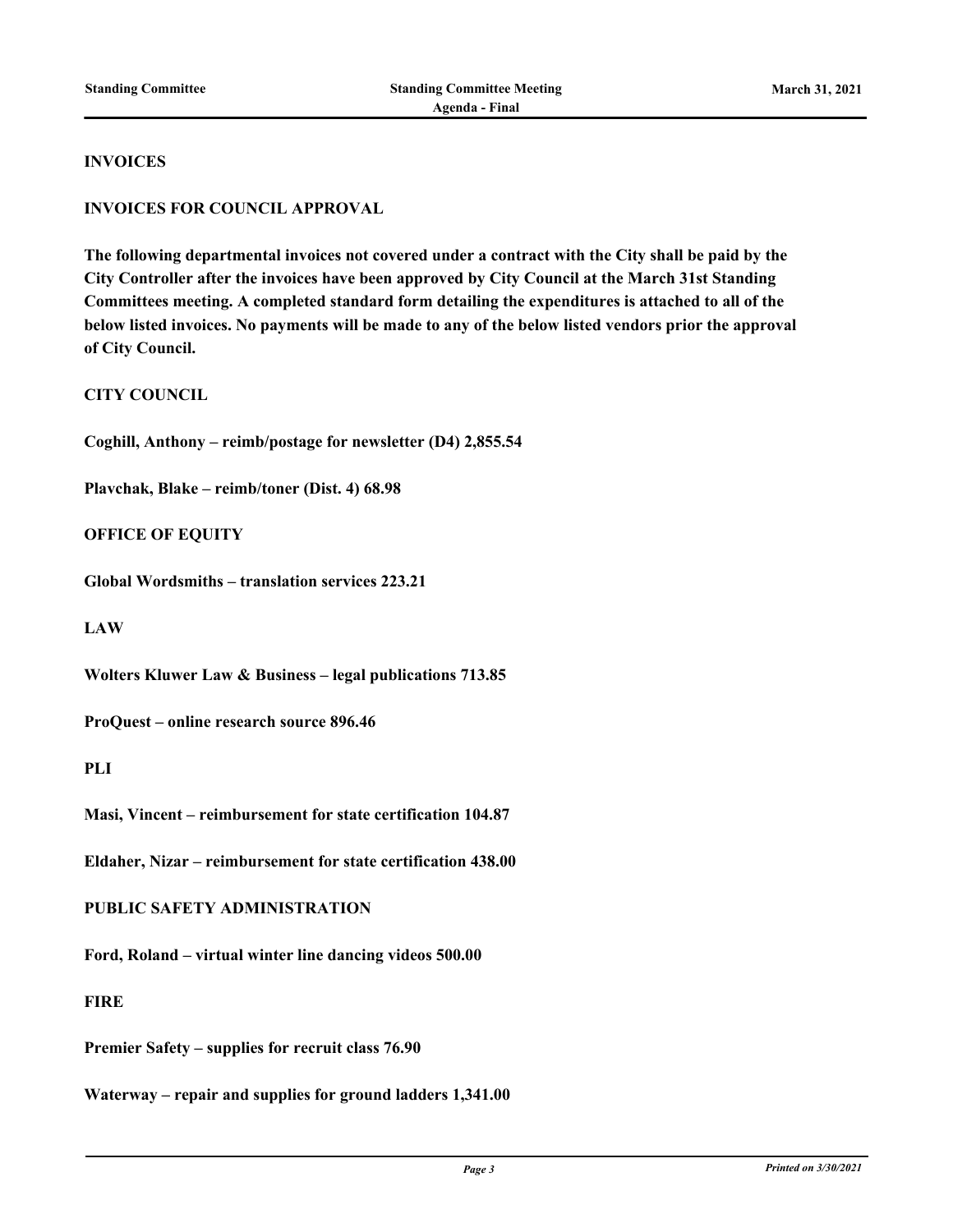#### **ANIMAL CARE & CONTROL**

**A Step Up Veterinary Inc – professional veterinary services 3,300.00**

### **PARKS & RECREATION**

**King General Cleaning – sanitizing/disinfecting at Schenley ice rink 1,245.00**

**King General Cleaning – sanitizing/disinfecting at Schenley ice rink 249.00**

#### **INTRA DEPARTMENTAL TRANSFERS**

#### **P-CARD APPROVALS**

| Item 47 | P-Cards |
|---------|---------|
|         |         |

*Attachments:* [Weekly Council Report 03-17-2021 - 03-23-2021](http://pittsburgh.legistar.com/gateway.aspx?M=F&ID=08cb9b9d-ea03-4d27-bd91-b5f3f91bd442.pdf)

#### **PUBLIC SAFETY SERVICES COMMITTEE, MR. O'CONNOR, CHAIR**

#### **DEFERRED PAPERS**

[2021-1087](http://pittsburgh.legistar.com/gateway.aspx?m=l&id=/matter.aspx?key=25915) Ordinance supplementing the Pittsburgh Code of Ordinances, Title One -- Administrative, Article III - Organization, Chapter 116: Department of Public Safety, to add a new subsection, § 116.17 - "Prohibition on the Execution of 'No-Knock' Warrants", by requiring all City police officers, when executing any warrant, to physically knock and announce the presence of police before entering a premises." *(Executive Session held 2/1/21)* **SPONSOR /S:** COUNCIL MEMBER BURGESS, COUNCIL MEMBER LAVELLE, COUNCIL MEMBER STRASSBURGER, COUNCIL MEMBER WILSON, COUNCIL MEMBER KRAUS AND COUNCIL MEMBER O'CONNOR

#### **PUBLIC WORKS COMMITTEE, MR. COGHILL, CHAIR**

### **NEW PAPERS**

[2021-1314](http://pittsburgh.legistar.com/gateway.aspx?m=l&id=/matter.aspx?key=26152) Resolution granting unto NORTHSIDE COMMON MINISTRIES INC, their successors and assigns, the privilege and license to construct, maintain and use at their own cost and expense, an existing set of entry steps, and canopies, at 1601 Brighton Road, in the 25th Ward, 6th Council District of the City of Pittsburgh, Pennsylvania. [2021-1314 Cover Ltr council](http://pittsburgh.legistar.com/gateway.aspx?M=F&ID=602357d7-4639-4861-a9da-c0421b599ea3.docx) [2021-1314 1601 Brighton Rd Application letters for signature](http://pittsburgh.legistar.com/gateway.aspx?M=F&ID=aa4e2fde-bdab-48ed-909b-0631c1496e00.pdf) [Summary 2021-1314](http://pittsburgh.legistar.com/gateway.aspx?M=F&ID=28862a58-d1d0-4f0f-9af6-cf2d0fd87a31.docx) *Attachments:*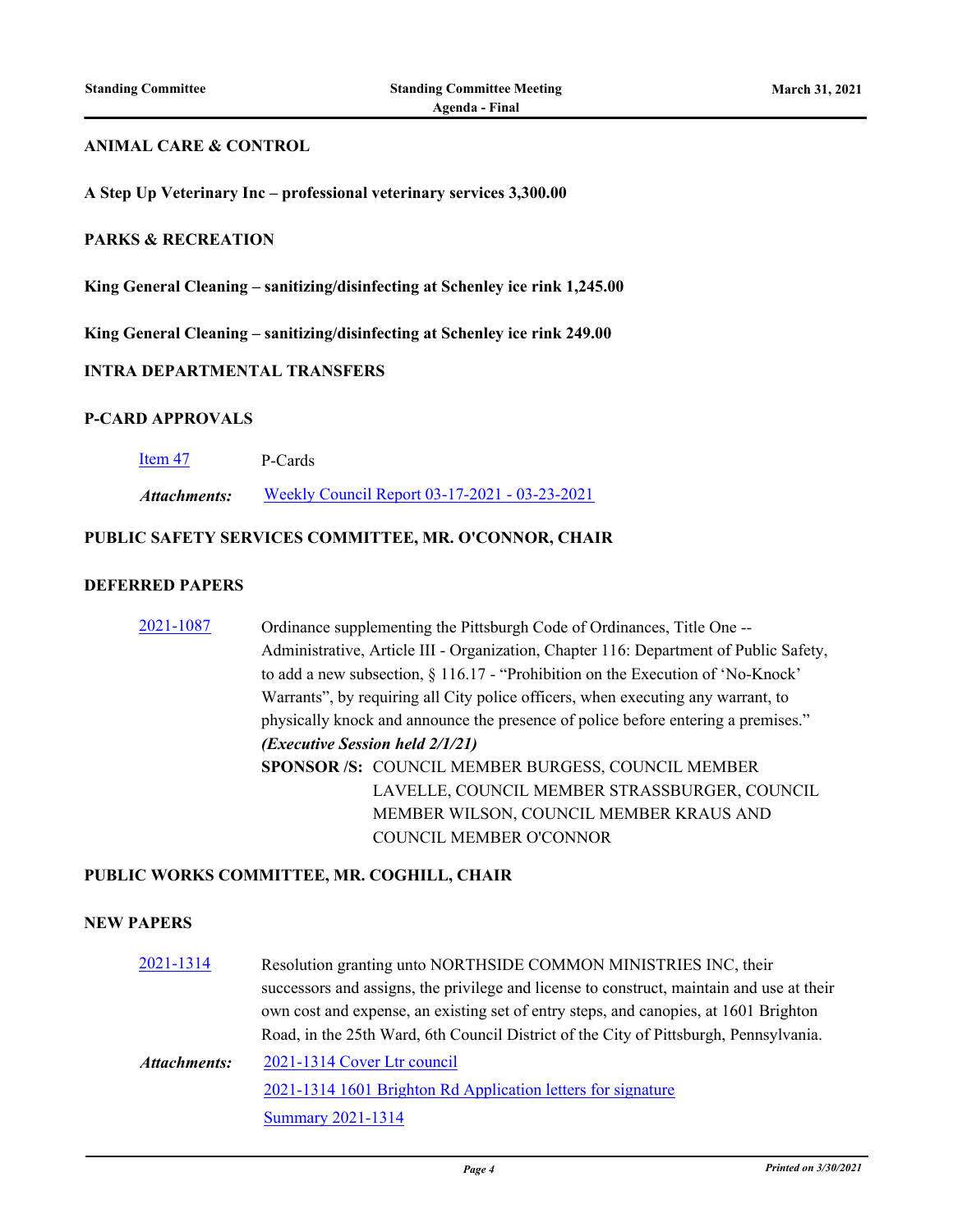| <b>Standing Committee</b> | <b>Standing Committee Meeting</b><br><b>Agenda - Final</b>                                                                                                                                                                                                                                                                                                                                                       | March 31, 2021 |
|---------------------------|------------------------------------------------------------------------------------------------------------------------------------------------------------------------------------------------------------------------------------------------------------------------------------------------------------------------------------------------------------------------------------------------------------------|----------------|
| 2021-1315                 | Resolution granting unto FRICK LENDER ASSOCIATES LP, their successors and<br>assigns, the privilege and license to construct, maintain and use at their own cost and<br>expense, a projecting blade sign, at 437 Grant Street in the 2nd Ward, 6th Council<br>District of the City of Pittsburgh, Pennsylvania.                                                                                                  |                |
| <b>Attachments:</b>       | 2021-1315 Cover Ltr council<br>2021-1315 437 Grant St Encroachment app memo and letter<br><b>Summary 2021-1315</b>                                                                                                                                                                                                                                                                                               |                |
| 2021-1316                 | Resolution granting unto 601 GRANT STREET INVESTMENT LP, their<br>successors and assigns, the privilege and license to construct, maintain and use at their<br>own cost and expense, a projecting blade sign, at 601 Grant Street in the 2nd Ward,<br>6th Council District of the City of Pittsburgh, Pennsylvania.                                                                                              |                |
| <b>Attachments:</b>       | 2021-1316 Cover Ltr council<br>2021-1316 601 GRANT ST ENCROACHMENT (1)<br><b>Summary 2021-1316</b>                                                                                                                                                                                                                                                                                                               |                |
| 2021-1317                 | Resolution granting unto NICHOLAS NICHOLAS G & DIANE M LANDIS, their<br>successors and assigns, the privilege and license to construct, maintain and use at their<br>own cost and expense, to install a new awning, at 26 Market Square, in the 1st<br>Ward, 6th Council District of the City of Pittsburgh, Pennsylvania.                                                                                       |                |
| <b>Attachments:</b>       | 2021-1317 Cover Ltr council<br>2021-1317 26 Market Sq Encroachment app and letters<br><b>Summary 2021-1317</b>                                                                                                                                                                                                                                                                                                   |                |
| 2021-1318                 | Resolution granting unto SOLARA VENTURES VII LLC, their successors and<br>assigns, the privilege and license to construct, maintain and use at their own cost and<br>expense, to install tree pits, at 2635 Penn Ave in the 2nd Ward, 7th Council District<br>of the City of Pittsburgh, Pennsylvania.                                                                                                           |                |
| <b>Attachments:</b>       | 2021-1318 Cover Ltr council<br>2021-1318 2635 Penn Ave Encroachment app letters to sign<br><b>Summary 2021-1318</b>                                                                                                                                                                                                                                                                                              |                |
| 2021-1319                 | Resolution granting unto TERMINAL LEASING INC, their successors and assigns,<br>the privilege and license to construct, maintain and use at their own cost and expense,<br>a new concrete and wood cafe deck, two (2) standard tree pits, and, two (2) new<br>suspended steel canopies along 24th St, at 2400 Smallman Street, in the 2nd Ward,<br>7th Council District of the City of Pittsburgh, Pennsylvania. |                |
| <b>Attachments:</b>       | 2021-1319 Cover Ltr council<br>2021-1319 2400 Smallman St encroachment app letters to sign (1)<br><b>Summary 2021-1319</b>                                                                                                                                                                                                                                                                                       |                |

i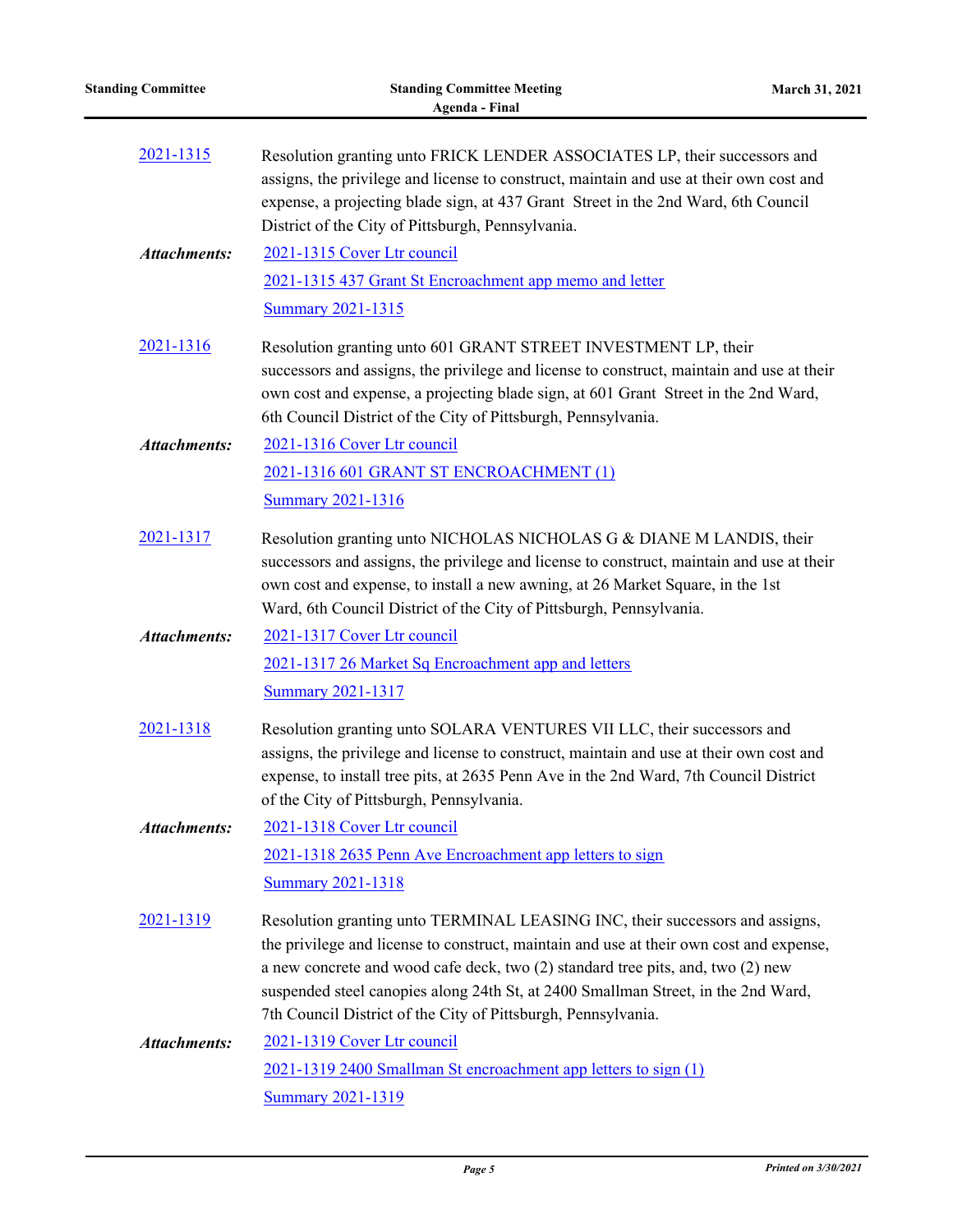| <b>Standing Committee</b> | <b>Standing Committee Meeting</b><br><b>Agenda - Final</b>                                                                                                                                                                                                                                                                                     | March 31, 2021 |
|---------------------------|------------------------------------------------------------------------------------------------------------------------------------------------------------------------------------------------------------------------------------------------------------------------------------------------------------------------------------------------|----------------|
| 2021-1320                 | Resolution authorizing acceptance, by the City of Pittsburgh, of the dedication of Zuzu<br>Circle (3-N-239), originally recorded as "Bailey Park Avenue" in the Bailey Park<br>Plan of Lots, situate in the 18th Ward, 3rd Council District of the City of Pittsburgh.                                                                         |                |
| <b>Attachments:</b>       | 2021-1320 Cover Ltr Council                                                                                                                                                                                                                                                                                                                    |                |
|                           | 2021-1320 Zuzu Circle Dedication application and letters to sign                                                                                                                                                                                                                                                                               |                |
|                           | <b>Summary 2021-1320</b>                                                                                                                                                                                                                                                                                                                       |                |
| 2021-1321                 | Resolution granting unto OISHII DONBURI INC, their successors and assigns, the<br>privilege and license to construct, maintain and use at their own cost and expense, a<br>small blade sign that will project into the right-of-way, at 5227 Butler Street, in the<br>10th Ward, 7th Council District of the City of Pittsburgh, Pennsylvania. |                |
| <b>Attachments:</b>       | 2021-1321 Cover Ltr council                                                                                                                                                                                                                                                                                                                    |                |
|                           | 2021-1321 5227 Butler st encroachment application memo letters (1)                                                                                                                                                                                                                                                                             |                |
|                           | <b>Summary 2021-1321</b>                                                                                                                                                                                                                                                                                                                       |                |
| 2021-1322                 | Resolution granting unto QUALITY MANAGED SERVICES LLC, their successors<br>and assigns, the privilege and license to construct, maintain and use at their own cost<br>and expense, an existing set of entry steps, at 5416 Butler Street, in the 10th Ward,<br>7th Council District of the City of Pittsburgh, Pennsylvania.                   |                |
| <b>Attachments:</b>       | 2021-1322 Cover Ltr council                                                                                                                                                                                                                                                                                                                    |                |
|                           | 2021-1322 5416 Butler Street Encroachment application                                                                                                                                                                                                                                                                                          |                |
|                           | <b>Summary 2021-1322</b>                                                                                                                                                                                                                                                                                                                       |                |
| 2021-1323                 | Resolution granting unto PITTSBURGH TRUST FOR CULTURAL RESOURCES,<br>their successors and assigns, the privilege and license to construct, maintain and use at<br>their own cost and expense, an existing fire escape at 937 Liberty Ave, in the 2nd<br>Ward, 6th Council District of the City of Pittsburgh, Pennsylvania.                    |                |
| <b>Attachments:</b>       | 2021-1323 Cover Ltr council                                                                                                                                                                                                                                                                                                                    |                |
|                           | 2021-1323 937 Liberty Ave encroachment app letters(1)                                                                                                                                                                                                                                                                                          |                |
|                           | Summary 2021-1323                                                                                                                                                                                                                                                                                                                              |                |
| 2021-1324                 | Resolution granting unto EXTRA SPACE EAST I LLC, their successors and assigns,<br>the privilege and license to construct, maintain and use at their own cost and expense,<br>to install (7) seven new entrance canopies at 7535 Penn Ave in the 14th Ward, 9th<br>Council District of the City of Pittsburgh, Pennsylvania.                    |                |
| <b>Attachments:</b>       | 2021-1324 Cover Ltr council                                                                                                                                                                                                                                                                                                                    |                |
|                           | 2021-1324 7535 Penn Ave Encroachment application and letters(1)                                                                                                                                                                                                                                                                                |                |
|                           | <b>Summary 2021-1324</b>                                                                                                                                                                                                                                                                                                                       |                |

à.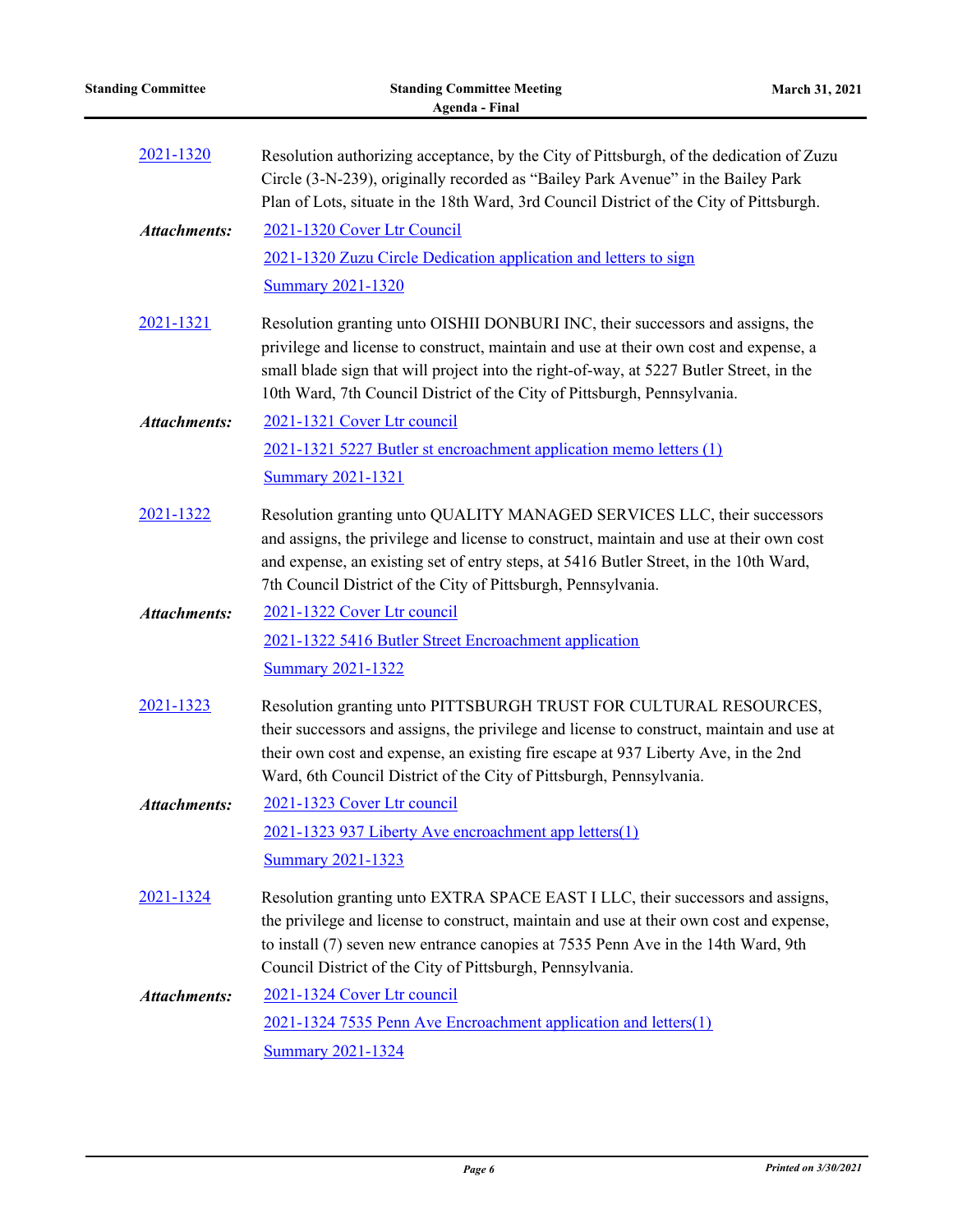| <b>Standing Committee</b> | <b>Standing Committee Meeting</b><br><b>Agenda</b> - Final                            | March 31, 2021 |
|---------------------------|---------------------------------------------------------------------------------------|----------------|
| 2021-1326                 | Resolution providing for a reimbursement agreement with the Pennsylvania              |                |
|                           | Department of Transportation for costs associated with the Preliminary Engineering    |                |
|                           | phase of the Larimer Avenue Bridge project, and providing for the payment of          |                |
|                           | municipal incurred costs thereof, not to exceed Seven Hundred Thirty One Thousand     |                |
|                           | Five Hundred (\$731,500.00) dollars; and the municipal share of Commonwealth          |                |
|                           | Incurred Costs not to exceed One Thousand Five Hundred (\$1,500.00) dollars.          |                |
| <b>Attachments:</b>       | 2021-1326 Cover Ltr Larimer Ave Bridge RA Letter Letterhead 3.12.21                   |                |
|                           | <b>Summary 2021-1326</b>                                                              |                |
| 2021-1328                 | Resolution authorizing the Mayor and Director of the Department of Public Works to    |                |
|                           | enter on behalf of the City of Pittsburgh into an Energy Services Agreement or        |                |
|                           | Agreements with Energy Center Pittsburgh LLC for the supply of steam to the           |                |
|                           | City-County Building, with the possibility of hot and/or chilled water in the future. |                |
| <b>Attachments:</b>       | 2021-1328 Cover Ltr REVISED Legislation - Clearway - signed                           |                |
|                           | <b>Summary 2021-1328</b>                                                              |                |
|                           | LAND USE AND ECONOMIC DEVELOPMENT COMMITTEE, MR. WILSON, CHAIR                        |                |
|                           |                                                                                       |                |

## **SUPPLEMENTAL - NEW PAPERS**

| 2021-1359         | Ordinance amending Title VII Business Licensing, Article X Rental of Residential      |
|-------------------|---------------------------------------------------------------------------------------|
|                   | Housing Chapter 782 Temporary Eviction Regulation For Disease Prevention and          |
|                   | Control Due to COVID-19 to strengthen its policy directives through certain technical |
|                   | and substantive revisions.                                                            |
|                   | SPONSOR /S: COUNCIL MEMBER GROSS                                                      |
| <b>NEW PAPERS</b> |                                                                                       |
| 2021-1334         | Resolution authorizing the Mayor and the Director of City Planning to enter into a    |

Memorandum of Understanding and/or an amended Memorandum of Understanding (MOU) with the Natural Resource Defense Council (NRDC) in support of the American Cities Climate Challenge. The MOU(s) shall be at no cost to the City.

#### [2021-1334 Cover Ltr ACCC MOU Director Letter](http://pittsburgh.legistar.com/gateway.aspx?M=F&ID=e4c6c69d-f5d8-4b3b-91d0-01b1f2b8331d.pdf) [Summary 2021-1334](http://pittsburgh.legistar.com/gateway.aspx?M=F&ID=ac00596d-4638-41d1-864c-85d69a0195ca.docx) *Attachments:*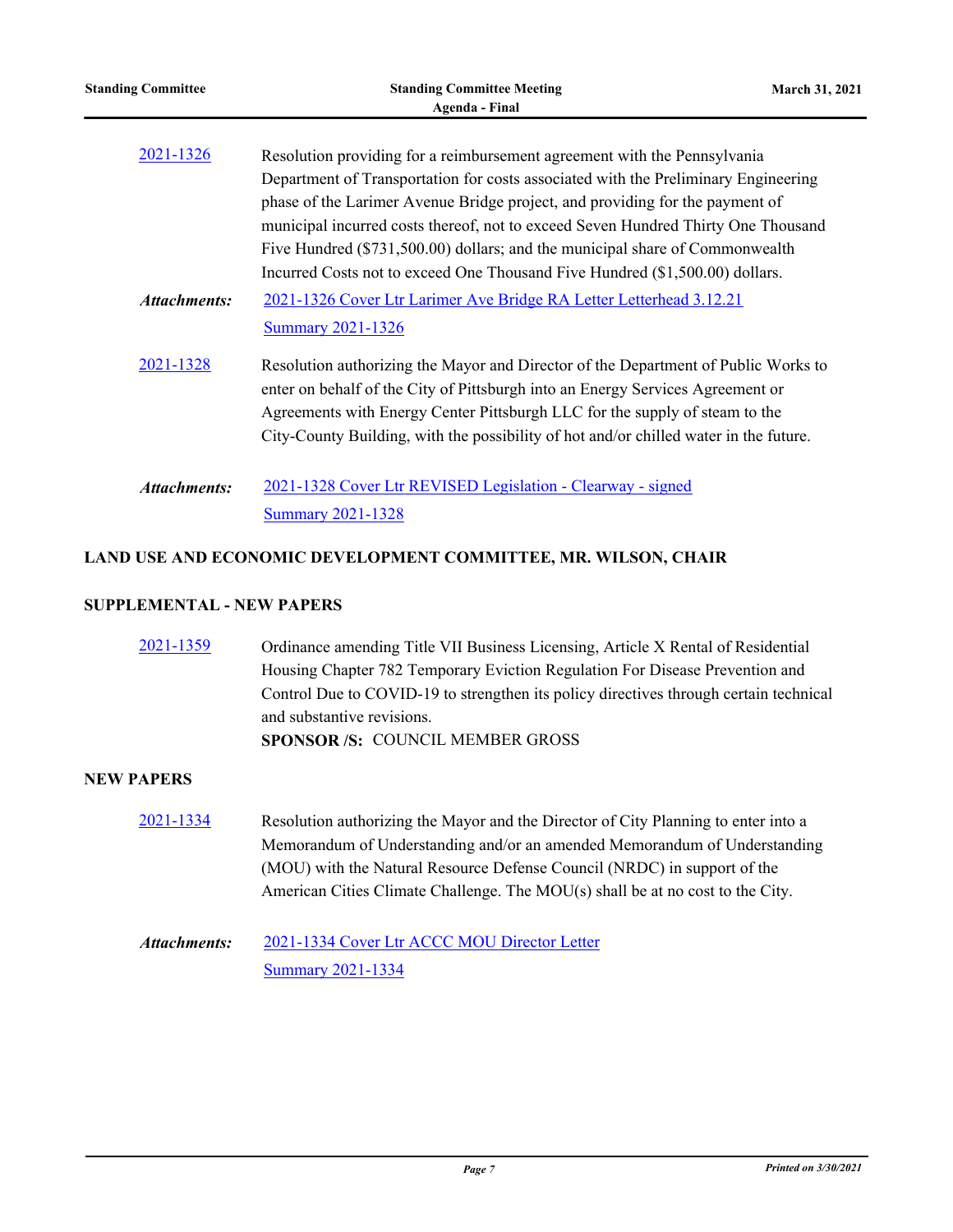| <b>Standing Committee</b> | <b>Standing Committee Meeting</b><br>Agenda - Final                             | <b>March 31, 2021</b> |
|---------------------------|---------------------------------------------------------------------------------|-----------------------|
|                           |                                                                                 |                       |
| 2021-1335                 | Ordinance amending the Pittsburgh Code, Title Nine, Zoning, Article I, Section  |                       |
|                           | 902.03 Zoning Map, by changing from RM-H, Multi-Unit Residential High Density,  |                       |
|                           | to LNC, Local Neighborhood Commercial sixteen parcels in the Allegheny County   |                       |
|                           | Block and Lot System, 12th Ward; and changing from R1D-H, Single Unit Detached  |                       |
|                           | Residential High Density to LNC, Local Neighborhood Commercial thirteen parcels |                       |
|                           | in the Allegheny County Block and Lot System, 12th Ward.                        |                       |
|                           | (Needs to be held for Public Hearing)                                           |                       |
| Attachments:              | 2021-1335 Cover Ltr DCP-MPZC-2020-01245 City Council Cover Letter               |                       |
|                           | 2021-1335 DCP-MPZC-2020-01245 Larimer Avenue Zone Change Petiti                 |                       |
|                           | 2021-1335 DCP-MPZC-2020-01245 Map                                               |                       |
|                           | <b>Summary 2021-1335</b>                                                        |                       |
|                           |                                                                                 |                       |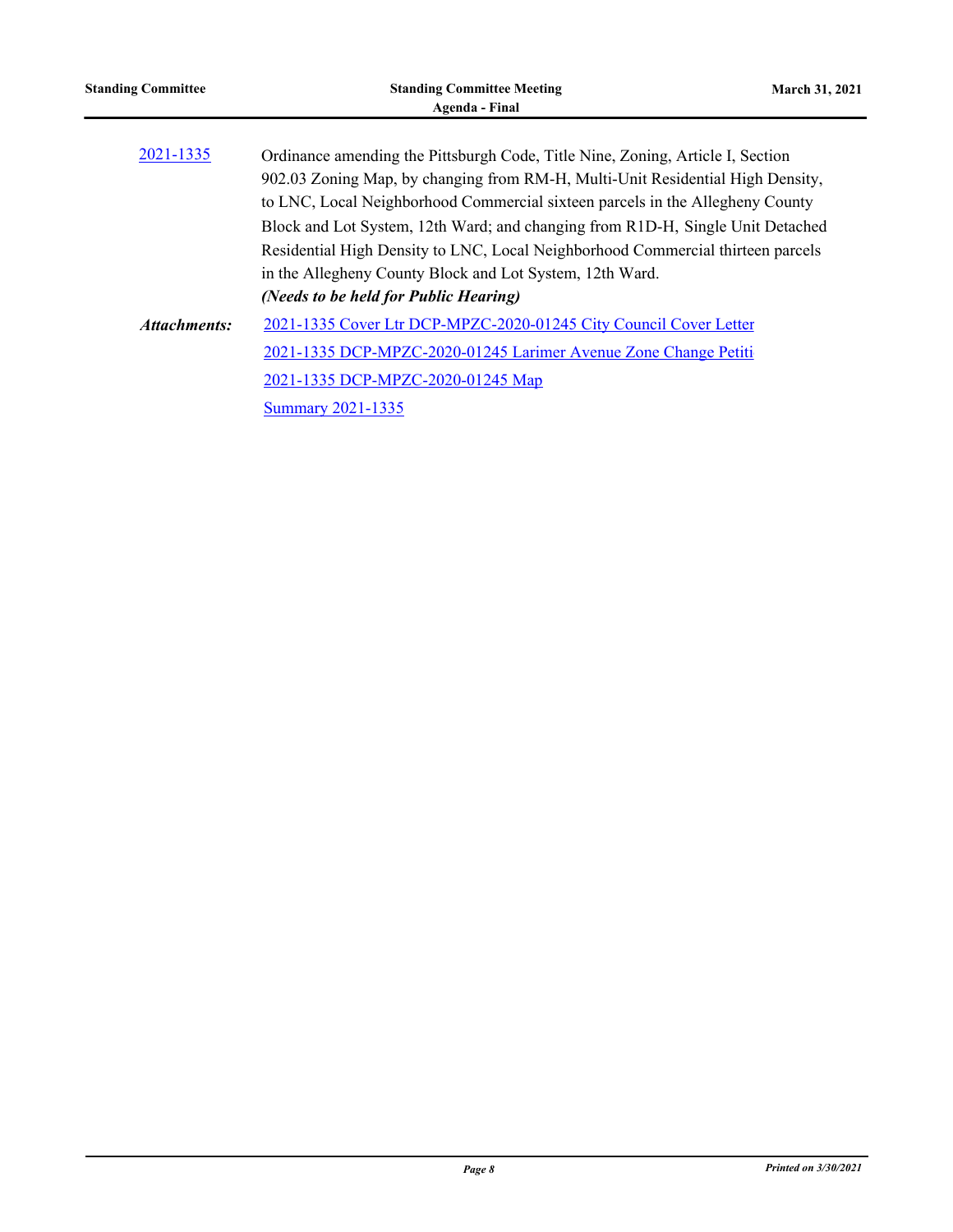## **INNOVATION, PERFORMANCE AND ASSET MANAGEMENT COMMITTEE, MRS. STRASSBURGER, CHAIR**

## **SUPPLEMENTAL - NEW PAPERS**

| 2021-1353    | Resolution authorizing the Mayor and the Director of the Department of Innovation |
|--------------|-----------------------------------------------------------------------------------|
|              | & Performance, on behalf of the City of Pittsburgh, to enter into a no-cost       |
|              | professional service agreement or agreements to work with experts from the Johns  |
|              | Hopkins University Center for Government Excellence ("GovEx") to elevate data     |
|              | governance practice across the City.                                              |
| Attachments: | 2021-1353 Cover Ltr-GovEx Letter REVISED (Waive Rule 8) 3-23-21 - a               |

**[Summary 2021-1353](http://pittsburgh.legistar.com/gateway.aspx?M=F&ID=1efb9c8c-1105-4548-a21d-77bf05b0b0d3.docx)** 

#### **NEW PAPERS**

| 2021-1338           | Resolution authorizing the Director of the Department of Innovation and Performance, |
|---------------------|--------------------------------------------------------------------------------------|
|                     | on behalf of the City of Pittsburgh, to enter into an agreement or agreements with   |
|                     | certain individuals in conjunction with the Department of Innovation and             |
|                     | Performance's "Pro-Code-O" program that will provide additional support for the      |
|                     | Innovation and Performance initiatives at no cost to the City.                       |
| <b>Attachments:</b> | 2021-1338 Cover Ltr Pro Code Letter - HN - signed                                    |
|                     | <b>Summary 2021-1338</b>                                                             |

## **INTERGOVERNMENTAL AFFAIRS COMMITTEE, MS. GROSS, CHAIR**

## **DEFERRED PAPERS**

| 2020-0634    | Resolution adopting Plan Revision to the City of Pittsburgh's Official Sewage        |
|--------------|--------------------------------------------------------------------------------------|
|              | Facilities Plan for proposed land development located at 316 S. Highland Ave. at the |
|              | parcel number 84-K-260, Pittsburgh, PA 15206.                                        |
| Attachments: | 2020-0634 Cover Ltr-Sewer Module Cover Letter for 316 South Highland                 |
|              | 2020-0634-161611 - Planning Module Package                                           |
|              | 2020-0634-Sewer Module Questionnaire for Council (316 South Highland                 |
|              | <b>Summary 2020-0634</b>                                                             |

#### **NEW PAPERS**